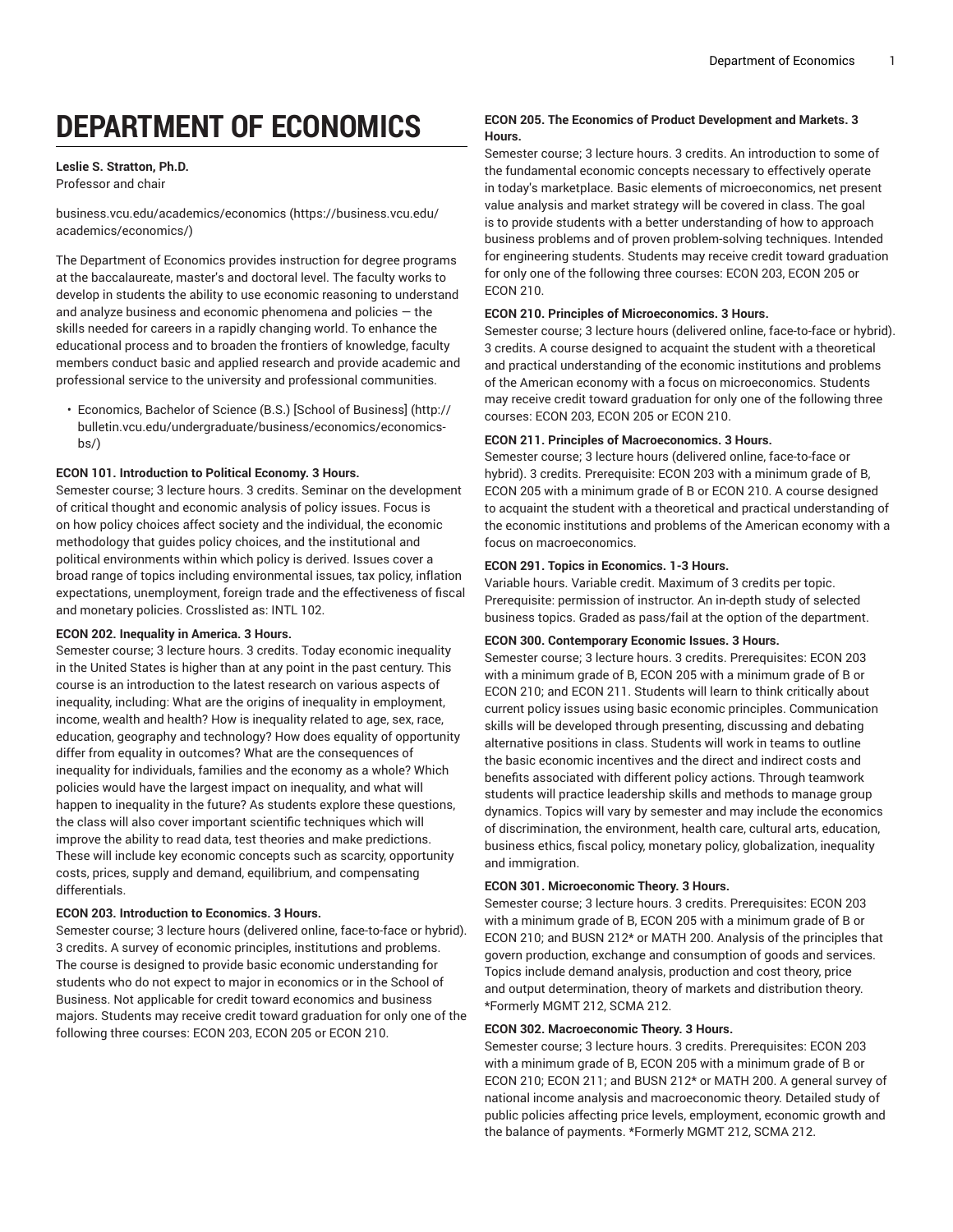## **ECON 303. Managerial Economics. 3 Hours.**

Semester course; 3 lecture hours. 3 credits. Prerequisites: ECON 203 with a minimum grade of B, ECON 205 with a minimum grade of B or ECON 210; ECON 211; and BUSN 212\* or MATH 200. This course is restricted to students who have completed at least 54 credit hours (junior standing). Application of tools of economic analysis to allocation problems in profit and nonprofit organizations. Models for evaluating revenue, production, cost and pricing will be presented. Emphasis on developing decision rules for turning data into information for solving problems. \*Formerly MGMT 212, SCMA 212.

## **ECON 305. Public Finance. 3 Hours.**

Semester course; 3 lecture hours. 3 credits. Prerequisite: ECON 203 with a minimum grade of B, ECON 205 with a minimum grade of B or ECON 210. An economic analysis of federal, state and local government budgeting, revenue sources and expenditures.

## **ECON 307. Money and Banking. 3 Hours.**

Semester course; 3 lecture hours. 3 credits. Prerequisite: ECON 211. A study of money, financial markets and the financial structure with emphasis on commercial banks and the Federal Reserve System. Relationships between economic activity and money supply are introduced.

# **ECON 312. E-commerce and Markets for Information Goods. 3 Hours.**

Semester course; 3 lecture hours. 3 credits. Prerequisite: ECON 203 with a minimum grade of B, ECON 205 with a minimum grade of B or ECON 210. This course surveys the ways that information and emerging information technologies affect market organization and market efficiency. Competitive strategies and regulatory policy for information markets also are considered. Topics include network effects, first mover advantages, auctions, price discrimination and organizational structure.

## **ECON 313. Economics of Transportation. 3 Hours.**

Semester course; 3 lecture hours. 3 credits. Prerequisite: ECON 203 with a minimum grade of B, ECON 205 with a minimum grade of B or ECON 210. An economic analysis of the transportation industry with special emphasis on regulation, public policy and urban transportation.

## **ECON 315. Economic Development. 3 Hours.**

Semester course; 3 lecture hours. 3 credits. Prerequisites: ECON 203 with a minimum grade of B, ECON 205 with a minimum grade of B or ECON 210; and ECON 211. An introduction to the process of economic development. Surveys development theory and experiences of underdeveloped countries of Africa, Asia, Latin America and the Caribbean and of developed countries. Explores obstacles to development and policies and tools for stimulating economic development. Crosslisted as: INTL 315.

## **ECON 321. Urban Economics. 3 Hours.**

Semester course; 3 lecture hours. 3 credits. Prerequisite: ECON 203 with a minimum grade of B, ECON 205 with a minimum grade of B or ECON 210. An introduction to urban economics, with an emphasis on the economics of agglomeration and the role of externalities in the urban economy. Economic analysis of the provision of urban public services and urban public financing, especially in politically fragmented areas. Crosslisted as: URSP 321.

# **ECON 325. Environmental Economics. 3 Hours.**

Semester course; 3 lecture hours. 3 credits. This course is restricted to students who have completed at least 54 credit hours (junior standing). The application of economic analysis to externalities such as air and water pollution, pesticide control, land use planning and other environmental issues. The role of cost/benefit analysis in the decisionmaking process is developed. Efficiency and equity issues are evaluated.

## **ECON 329. International Economics. 3 Hours.**

Semester course; 3 lecture hours. 3 credits. Prerequisites: ECON 203 with a minimum grade of B, ECON 205 with a minimum grade of B or ECON 210; and ECON 211. An analysis of economic and political influences on exports and imports, balance of payments, foreign investment, exchange rates and international monetary systems. Crosslisted as: INTL 329.

## **ECON 333. Behavioral Economics. 3 Hours.**

Semester course; 3 lecture hours. 3 credits. Prerequisite: ECON 203 with a minimum grade of B, ECON 205 with a minimum grade of B or ECON 210. Identifies when behavior systematically violates mainstream models and provides alternative behavioral models which are psychologically and empirically plausible. Discusses a variety of violations including endowment effects, framing, dynamic inconsistency and the winner's curse.

## **ECON 338. Game Theory. 3 Hours.**

Semester course; 3 lecture hours. 3 credits. Prerequisite: ECON 203 with a minimum grade of B, ECON 205 with a minimum grade of B or ECON 210. Analyzes strategic situations using game theory. Applies the analysis to a variety of settings and questions. Develops an understanding of the uses and limitations of the analysis.

## **ECON 402. Business Cycles and Forecasting. 3 Hours.**

Semester course; 3 lecture hours. 3 credits. Prerequisites: ECON 203 with a minimum grade of B, ECON 205 with a minimum grade of B or ECON 210; and ECON 211. An examination of repetitive variations in business activity. The measurement and analysis of economic fluctuations and how they affect the business environment. Stresses modern forecasting techniques.

## **ECON 403. Introduction to Mathematical Economics. 3 Hours.**

Semester course; 3 lecture hours. 3 credits. Prerequisites: ECON 203 with a minimum grade of B, ECON 205 with a minimum grade of B or ECON 210; ECON 211; and BUSN 212\* or MATH 200. Enrollment is restricted to students who have completed at least 54 credit hours (junior standing). The application of mathematical techniques to economic theory and economic models. \*Formerly MGMT 212, SCMA 212.

## **ECON 419. History of Economic Thought. 3 Hours.**

Semester course; 3 lecture hours. 3 credits. Prerequisites: ECON 203 with a minimum grade of B, ECON 205 with a minimum grade of B or ECON 210; and ECON 211. A survey of the ideas of major economic contributors to modern economic thought. Theories of value, growth and distribution from the 18th through the 20th centuries will be presented.

## **ECON 421. Government and Business. 3 Hours.**

Semester course; 3 lecture hours. 3 credits. Prerequisite: ECON 203 with a minimum grade of B, ECON 205 with a minimum grade of B or ECON 210. The application of economic analysis to the behavior of business, industry and government regulation. Topics include the causes and exercise of monopoly power, antitrust enforcement, public utilities and industry studies.

## **ECON 431. Labor Economics. 3 Hours.**

Semester course; 3 lecture hours. 3 credits. Prerequisites: ECON 300, 301 and 302; and SCMA 301\*, STAT 210, STAT 212 or PSYC 214. Enrollment is restricted to economics majors with junior standing or with permission of the department chair. Analysis of labor markets and institutions to gain an understanding of the process of wage and employment determination. Both historic and current topics are included. \*Formerly MGMT 301.